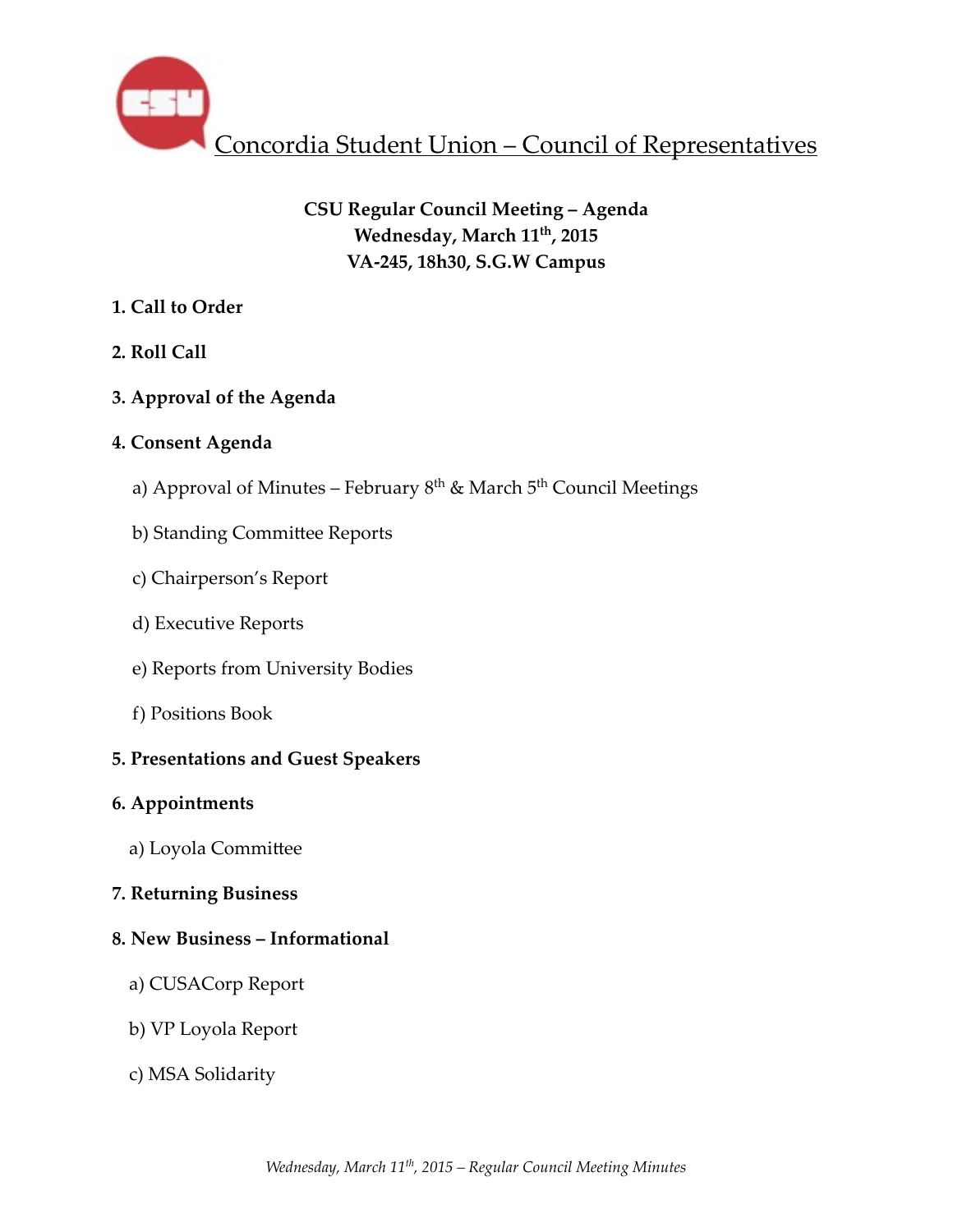

- d) Daycare Project Coordinator
- **9. New Business Substantive**
- **10. Question Period & Business Arising**
- **10. Announcements**
- **11. Adjournment**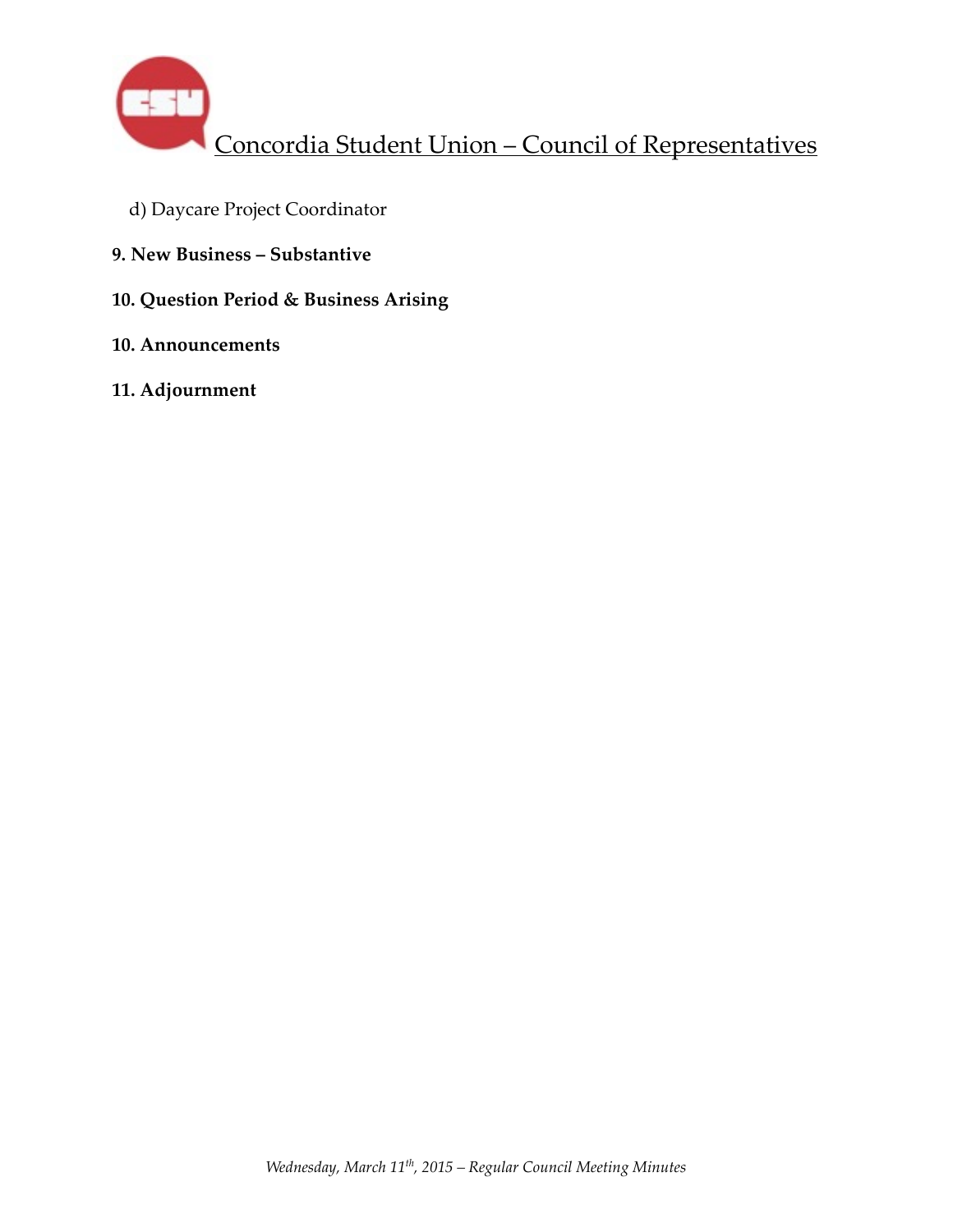

## **CSU Special Council Meeting – Minutes** Wednesday, March 11<sup>th</sup>, 2015 **VA-245, 18h30, S.G.W Campus**

## **1. CALL TO ORDER**

Meeting is called to order at 18h42.

We would like to acknowledge that Concordia university is on the traditional territory of the Kanien'keha:ka (Ga-niyen-gé-haa-ga), a place which has long served as a site of meeting and exchange *amongst nations. Concordia recognizes, and respects the Kanien'keha:ka (Ga-niyen-gé-haa-ga)* as the *traditional custodians of the lands and waters on which we meet today.* 

### **2. ROLL CALL**

Executives present for the duration of the meeting were *Charles Bourassa* (VP Student Life), *Jessica Cabana* (VP Sustainability), *Heather Nagy* (VP Finance), *Benjamin Prunty* (President), *Gabriel Velasco* (VP Loyola), and *Terry Wilkings* (VP Academic & Advocacy).

Executives absent for the duration of the meeting granted reprieve were Katherine Bellini (VP Clubs & Internal Affairs) and *Anthony Garoufalis-Auger* (VP External Affairs & Mobilization).

Councillors present for the duration of the meeting were *Gemma Acco* (Arts & Science), Jeremy *Blinkhorn* (Fine Arts), *Marie Brière de la Hosseraye* (Independent), *Scott Carr* (JMSB), Jenna Cocullo (Arts & Science), *Emily Fisher* (Arts & Science), *Lucinda Marshall-Kisparissis* (Arts & Science), *Marion Miller*  (Fine Arts), Nicholaos Mouzourakis (ENCS), Angelica Novielli (Arts & Science), Matthew Palynchuk (Arts & Science), *Marcus Peters* (Arts & Science), *Jason Poirier-Lavoie* (Arts & Science), Thomas Radcliffe (Arts & Science), *Michael Richardson* (JMSB), John Talbot (Arts & Science), Taimur Tanoli (JMSB), James Tyler *Vaccaro* (Arts & Science), *Chloë Williams* (Arts & Science), *Emma Wilson* (Fine Arts) and *Rami Yahia* (ENCS). 

Councillors absent for the duration of the meeting granted reprieve were *Faddy Kamel* (ENCS),.

Councillors absent for the duration of the meeting not granted reprieve were *Caroline Messier-Gémes* (JMSB), *Terry Ngala* (Independent), *Vicky Rodgers* (JMSB) and *Jeremy Tessier* (Arts & Science). 

**Chair:** There have been several requests for excusals – **Kate** is feeling ill, **Anthony** is dealing with the logistics for speakers tomorrow, **Marie** cannot be here due to scheduling conflict with a Loyola campus interview and Faddy is working with the Engineering & Computer Science Association (ECA) case competition.

**Michael Richardson**: Last Council meeting I was absent and that was because I was called into work at the last minute. I will speak for **Taimur** who was at a case competition last meeting, and I just want to throw that out there that we were not excused, yet **Anthony** and **Faddy** think they should be excused. If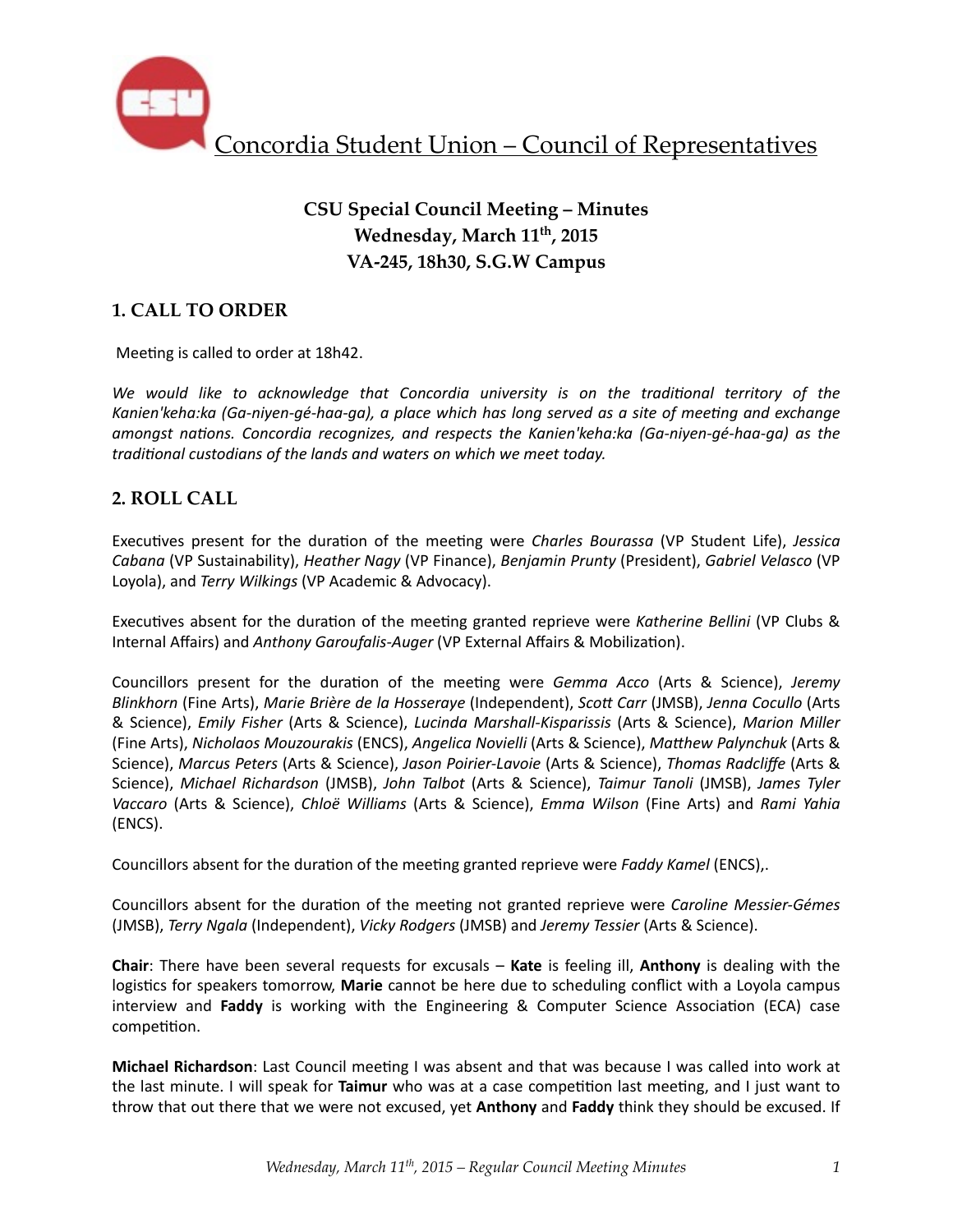

we excuse these two, I would like to consider the motion to retroactively excuse mine and Taimur's absences for same reasons.

#### Benjamin moves to excuse Anthony Garoufalis-Auger's absence. Seconded by **Terry Wilkings**.

**Benjamin Prunty**: We talked about this before, and we know how regrettable the absence is, but it is a logistical concern. The event is tomorrow and it is probably a good call that he did this.

**Scott Carr**: So we are saying that it is alright or not alright to miss a meeting for work concerns? This is work whether it is for the CSU or not.

**Charles Bourassa:** To Scott, I think that we should look at it on a case-by-case basis and not create a blanket policy.

**Terry Wilkings:** Just to echo what **Charles** was saying, it stipulates in the Standing Regulations that work is not included as a legitimate excuse in the Standing Regulations.

**Benjamin Prunty**: There is a difference between executives missing meetings for work and other people because it has to do with the CSU. The call here is whether we want to have an event less organized or not and I think that it is better to have more organized events.

**Michael Richardson**: While I respect what Ben is saying about case-by-case bases and the union versus non-union matters, that is very very unfair. I agree that it is better to have organized events, but the fact that **Anthony** works for the CSU and I work for a different organization should not merit the excusal of one versus the other, although I still think that **Anthony** should be excused.

#### **VOTE**

In favour: 6 Opposed: 0 Abstentions: 9

*Motion carries.* 

**Michael Richardson** moves to excuse all absences, omnibus. Seconded by Gemma Acco.

**Michael Richardson**: The rest all have reasonable justifications as well.

**Chloë** Williams: I think that it is a bit strange to excuse Faddy for the same reason we did not excuse **Taimur**. 

**Nicholaos Mouzourakis**: Speaking from someone in the co-op program, job interviews have extremely great importance.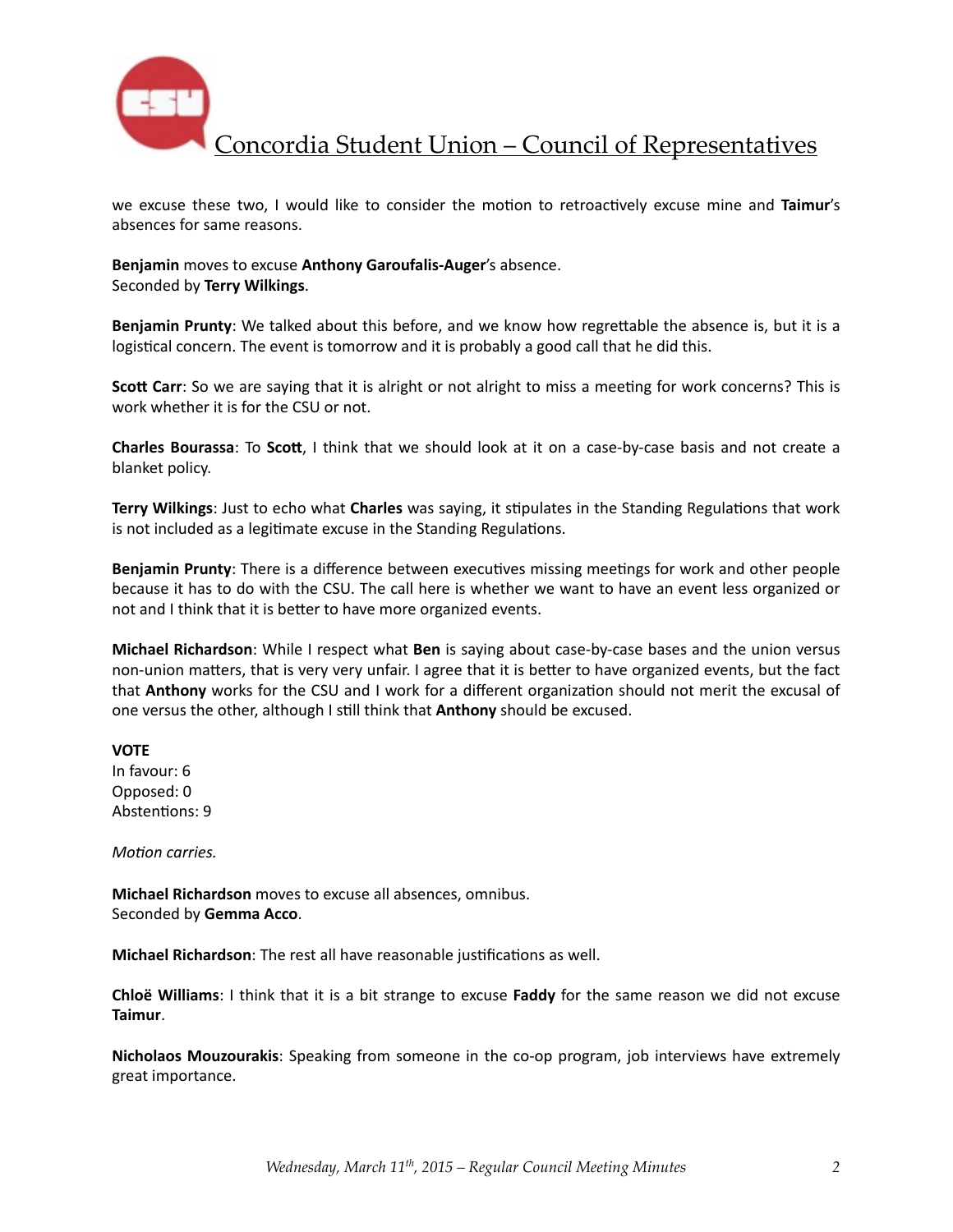

**VOTE** In favour: 1 Opposed: 4 Abstentions: 12

*Motion* is defeated.

**Michael Richardson** moves to excuse Kate's absence. Seconded by **Terry Wilkings**. 

**VOTE** In favour: 8 Opposed: 1 Abstentions: 8

*Motion carries.* 

**Nicholaos Mouzourakis** moves to excuse Marie. Seconded by **Chloë Williams**. 

**Scott Carr**: It seems like quite a bit of nitpicking and it is strange that emergency cases with work seem to be okay. It all seems very strange and the fact that there are a lot of abstentions seems strange.

#### **VOTE**

In favour: 4 Opposed: 4 Abstentions: 8

*Motion* is defeated.

**James Tyler Vaccaro** moves to excuse Faddy. Seconded by **Michael Richardson**. 

#### **VOTE**

In favour: 6 Opposed: 4 Abstentions: 7

*Motion carries.* 

**Gemma Acco** moves to excuse Marie. Seconded by Matthew Palynchuk.

**VOTE**  In favour: 7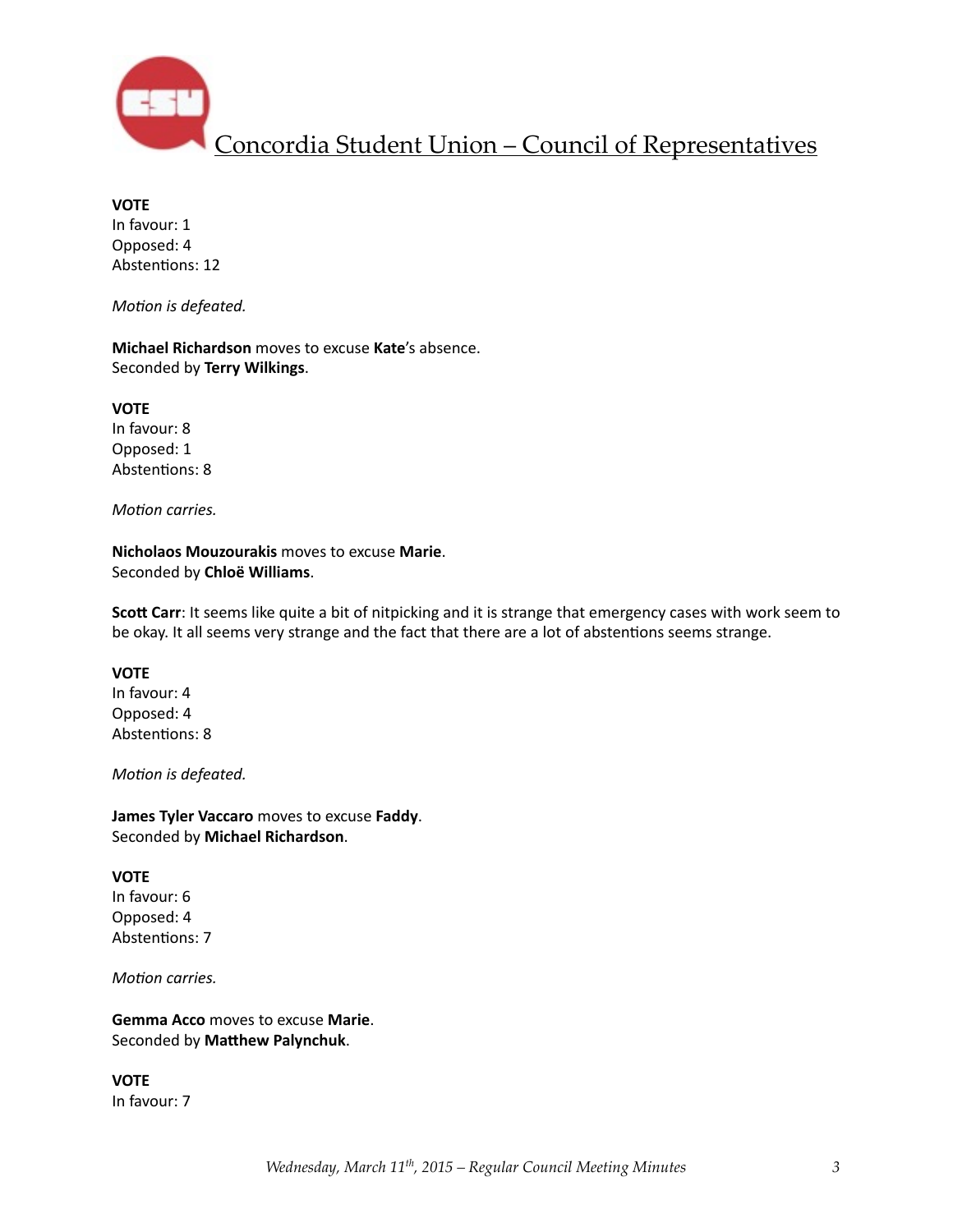

Opposed: 4 Abstentions: 7

*Motion carries.* 

**Michael Richardson** moves to retroactively excuse his own absence from the Regular Council meeting held on February 11<sup>th</sup>, 2015

Seconded by **Nicholaos Mouzourakis**. 

**Michael Richardson**: I had to work on this date and we just excused someone who had to work and someone who had an interview. At the February 11<sup>th</sup> meeting **Anthony** was excused for "personal reasons," but back to **Scott's** point I do not like that we are picking and choosing, and subsequently I will ask the Policy Committee to revisit this given what has happened in the past year.

**James Tyler Vaccaro**: This went to the Policy Committee last year and the stipulations are clearly outlined. They are in the Standing Regulations, now Standing Regulation 82.

**Benjamin Prunty**: It may not be appropriate to talk about it, but we did follow up on the personal reasons cited by **Anthony** and they were legitimate.

**VOTE** In favour: 11 Opposed: 1

*Motion carries.* 

Abstentions: 8

**Taimur Tanoli** moves to excuse himself from the February 11<sup>th</sup> meeting for the same reasons we excused **Faddy** – because I was at a case competition as well. Seconded by Gemma Acco.

**James Tyler Vaccaro**: Just to clarify, we can excuse an absence from the January Council meeting, in accordance with Standing Regulation 62.

#### **VOTE**

In favour: 12 Opposed: 2 Abstentions: 6

*Motion carries.* 

### **3. APPROVAL OF THE AGENDA**

**Benjamin Prunty** moves to remove 6. a) Judicial Board Appointments and place MSA Solidarity under 8. *New Business* – *Informational*, not 9. New Business – Substantive.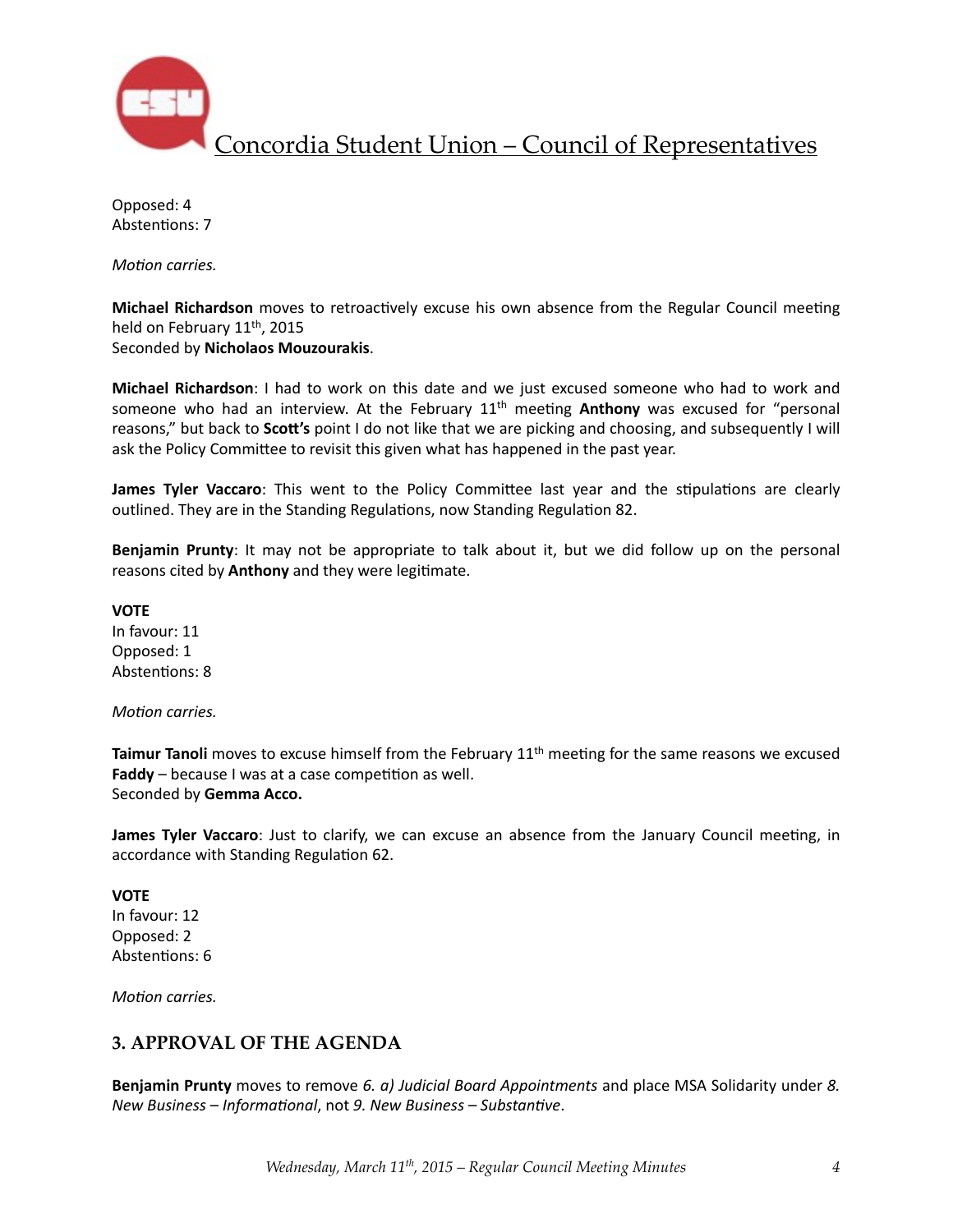

**James Tyler Vaccaro** pulls *CUSACorp Report* and *VP Loyola Report* from 4. Consent Agenda, to be placed under into *8. New Business* – Informational.

#### **VOTE**

In favour: 17 Opposed: 0 Abstentions: 1 (Nicholaos)

*Motion carries.* 

### **4. CONSENT AGENDA**

# **a) Approval of Minutes – February 8th & March 5th Council Meetings**

**Ratified by consent.** 

#### **b) Standing Committee Reports**

**Ratified by consent.** 

### **c) Chairperson's Report**

**Ratified by consent.** 

#### **d) Executive Reports**

**Ratified by consent.** 

#### **e) Reports from University Bodies**

**Ratified by consent.** 

### **f) Positions Book**

**Ratified by consent.** 

### **5. PRESENTATIONS & GUEST SPEAKERS**

*No presentations or guest speakers at this meeting of Council.* 

### **6. APPOINTMENTS**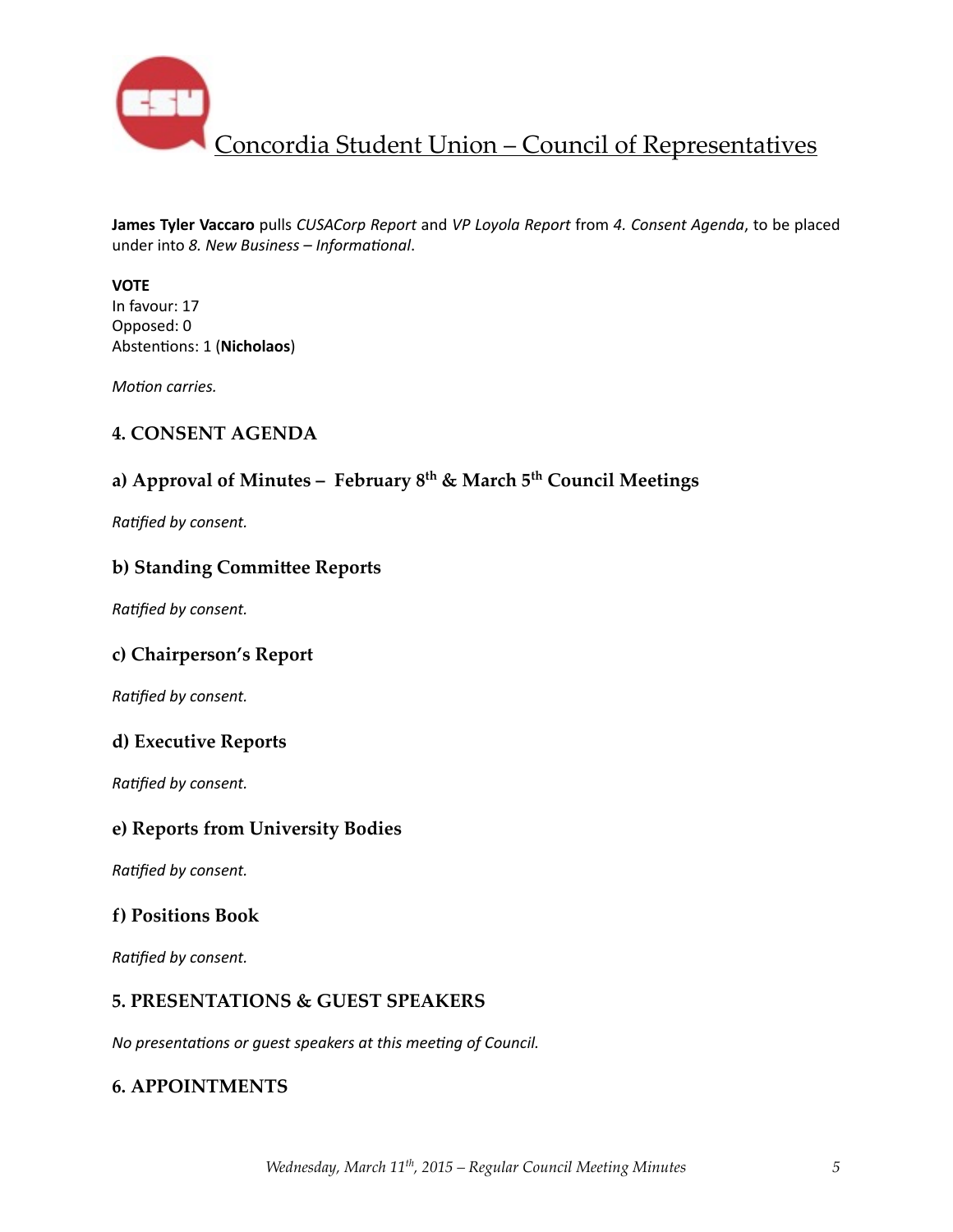

### **a) Loyola Commi\_ee**

**Gabriel Velasco**: Are there are any councillors willing to sit on this committee? There is a seat available.

#### **Angelica Novielli** nominates **Jenna Cocullo**.

*Jenna accepts.* 

Angelica Novielli: I feel she was doing a great job before and that she has the time now to devote to this, so maybe she would like to do it again for the last month.

**Lucy Marshall-Kiparissis:** She was great on the committee.

**Jenna Cocullo**: I left to make room for another councillor, but if no one wants it, I will take it back.

#### **VOTE** In favour: 18 Opposed: 0 Absten%ons: 3 (**Jenna**, **Nicholaos**, **Taimur**)

*Motion carries.* 

### **7. RETURNING BUSINESS**

*No* informational returning business was discussed at this meeting of Council.

### **8. NEW BUSINESS – INFORMATIONAL**

### **a) CUSACorp Report**

**James Tyler Vaccaro**: I have some questions for the CUSA directors – are we are going to have a meeting? It is supposed to happen once a quarter?

**Benjamin Prunty**: Now that you have requested one, yes. There is very little going on, just business plans. 

**James Tyler Vaccaro**: Have you received an outline of work to be done in the renovation space other than the cost?

**Benjamin Prunty:** I have not yet.

Heather Nagy: We are just about done with the plans, then it is going to tender. Whatever firm will take it on, we will have more explicit details later. It will be hard to know until the work starts and happens,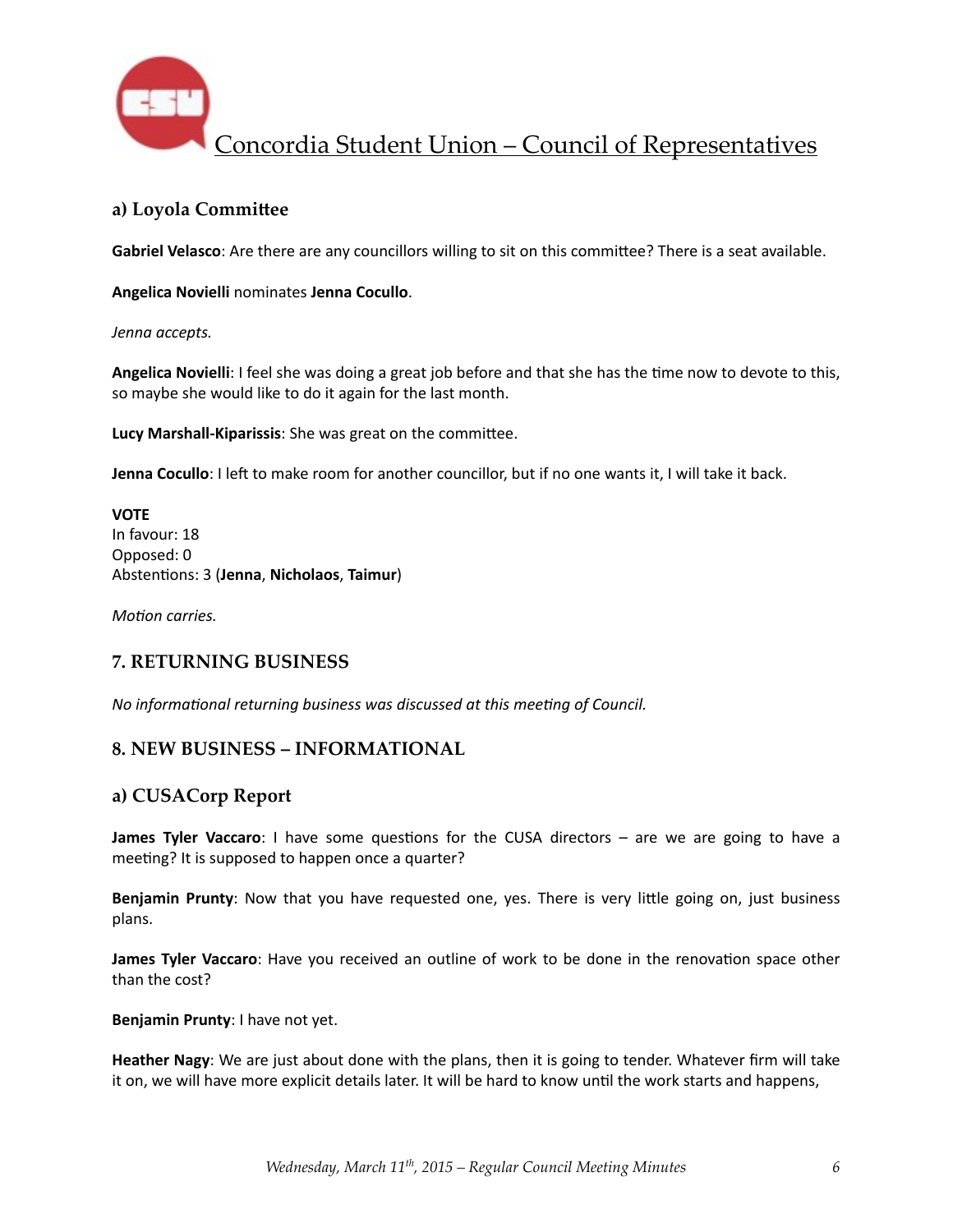

**Benjamin Prunty:** I am meeting tomorrow with the university

**James Tyler Vaccaro**: The final discussion on the cost breakdown of each parties' obligations?

**Benjamin Prunty:** At the meeting tomorrow.

#### **b) VP Loyola Report**

**James Tyler Vaccaro**: About the Loyola office move, you mentioned it has not happened yet – I am a little concerned because plans were nearly complete near end of last year. What was the delay? Is it the preference of not removing ourselves form that space due to the university wanting to put in a Chartwells? 

**Gabriel Velasco**: It has nothing to do with that - the construction team was having electrical problems they did not foresee. It could be done by the end of the month, by April. After having discussions with the Office Coordinator, it makes sense to do a launch in September rather than during final exams. It does not have to do with not wanting to move from the space. They will be doing construction anyway there in August.

### **c) MSA Solidarity**

**Benjamin Prunty**: Basically we made a statement about what is going on with the TVA report and the way the Muslim Students' Association (MSA) was treated. It was very unprofessional and aggressive and it took a certain amount of pressure to bring the university to say these things publicly. This behaviour was pretty gross and it painted the MSA with a scary brush – there are 6 000 members of the MSA and this is happening at the same time as the reigning federal party is putting up quite a lot of material to encourage people to be afraid of this looming threat of terrorism from jihadi or something groups. The context we are in begs for groups like ours to speak out in support of groups like the MSA. We did this and I spoke with them. Originally they asked me not to make a public statement because this kind of attention affects their community. I wanted them to be leading the way, and told them that we would support them in any way they needed. Eventually I made a public statement because it became necessary, and I talked to them a good deal, and they thought our support was amazing which was pretty nice as they seemed quite vulnerable at first which is quite unfortunate. I spoke to the university, my team and other campus groups, and we issued a statement Facebook. If people think we should pursue additional action, I am am cautious though because the MSA just seems to want this to go away.

**Marion Miller**: I want to congratulate you on the quick response and getting in touch with them, this affect the community positively.

Taimur Tanoli: As someone who is a member of the MSA, congratulations on the fine job.

#### **d) Daycare Project Coordinator**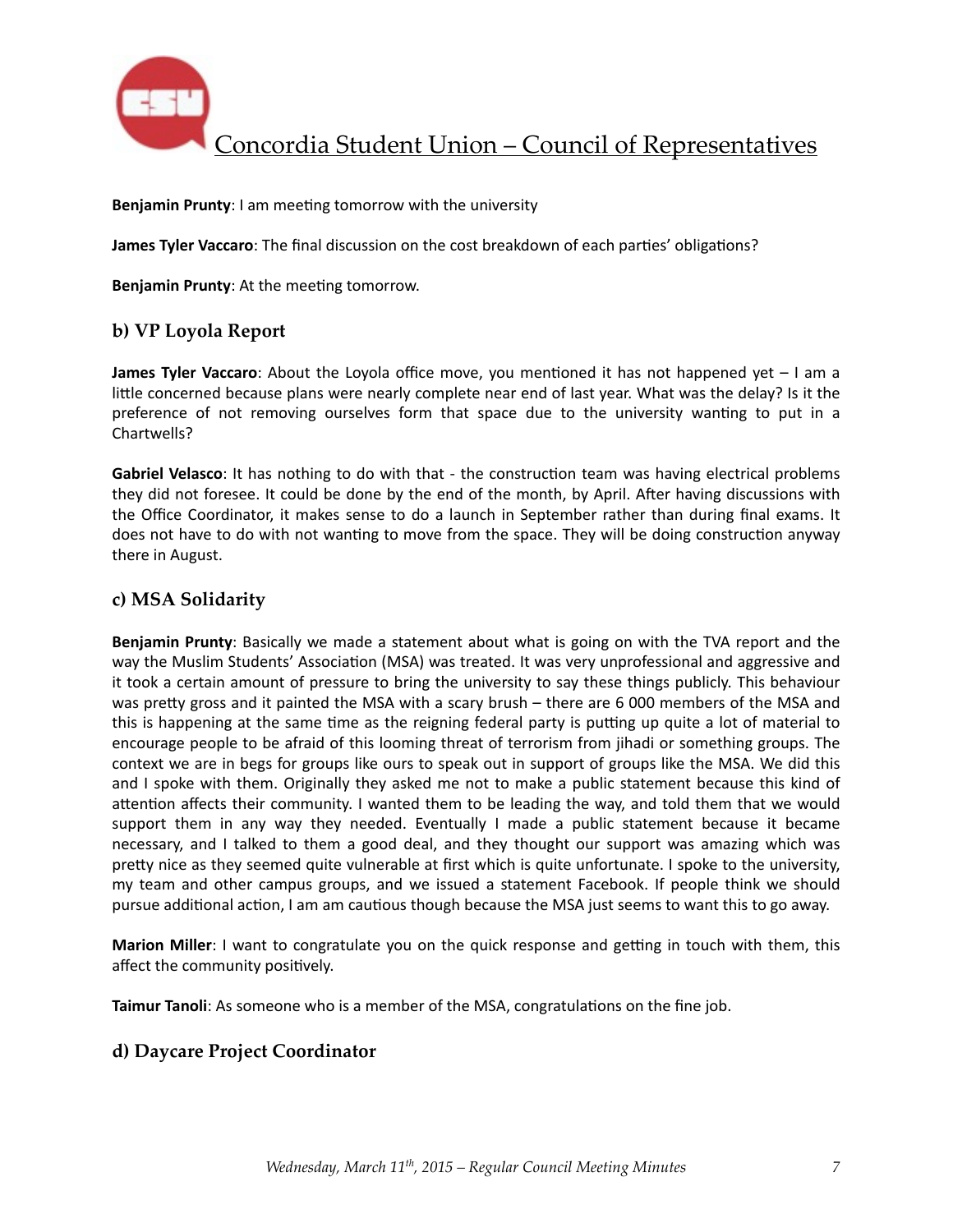

**Benjamin Prunty**: We met with the university, Roger Côté and members of team. The gist of the meeting is that we are both waiting on each other. We are waiting on them to secure the lease for a space to continue applying for certification and subsidies, and they are waiting on us to show a certain level of commitment to it. The situation is that if they secure the space for us, then they will not have a tenant in that space, which could be a commercial space. This creates a sense of urgency to move on it. Even though we were not ready with the documentation, I told them that I would put a point on the agenda. We want to to hire someone so we essentially need to put aside \$2 300, not including taxes, to produce the report that **Terry** will explain in more detail. We will need to prove that we have approved this expense. It shows the university that we are committed, and they are working with us on this.

**Terry Wilkings** moves that Council approves the expense of \$2 300 (before taxes), to be used with the purpose of hiring a project coordinator for the daycare initiative. Seconded by **Marcus Peters**. 

**Terry Wilkings: Ben** mentioned this was time-sensitive – the research we conducted in the fall which was approved by Council looked at general cases. We were in consultation with the SSMU for processes and legislative framework but now we are at a stage to look at Concordia's specific situation. We have a thorough understanding of what our application will look like, we just need a project coordinator to remove speculation on the discussions we are having with the university. The work contract is divided into phases and what was mentioned in the first phase was to make contact with government agencies, to produce information for applications, and seek the potential to have further subsidies for renovations and construction work to bring everything up to code. The second phase is more the operational side of the daycare by making recommendations and following through with things like grants and subsidies. At this point I will return to Council with more information.

**Benjamin Prunty** moves to amend the motion to specify that the money is "to be taken out of the SSAELC fund".

Seconded by **Terry Wilkings**. 

*Amendment is adopted via unanimous consent.* 

**Scott:** What is the hourly wage?

**Terry Wilkings: It is \$75 per hour.** 

**Benjamin Prunty**: Essentially this person is a consultant. This is not a hiring process, it is someone who has been in a similar position for similar organization elsewhere. They are an expert and the hours are minimal. We pay \$100 per hour for consultants regularly.

#### **VOTE**

In favour: 17 Opposed: 0 Abstentions: 2 (Scott, Nicholaos)

*Motion carries.*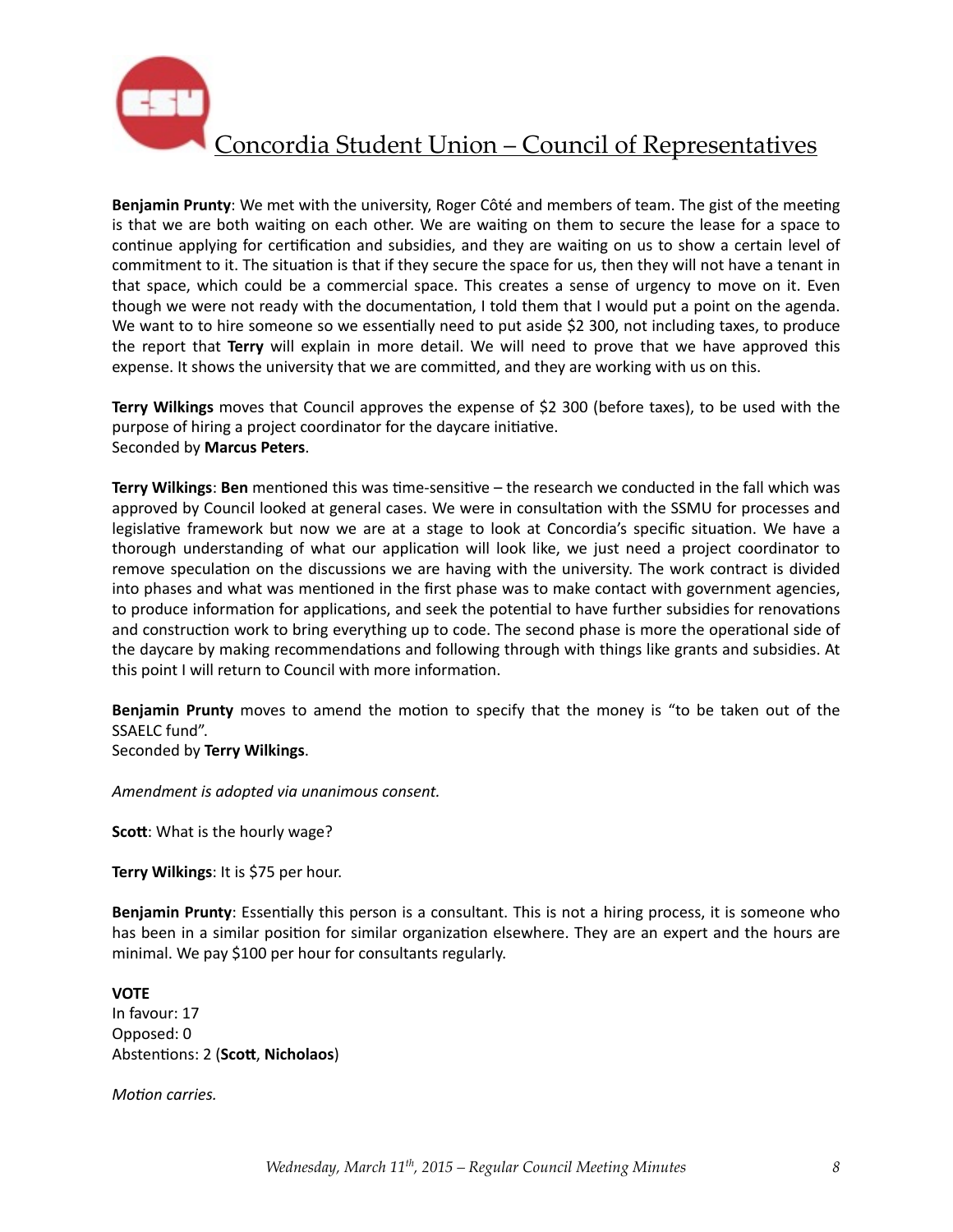

### **9. NEW BUSINESS – SUBSTANTIVE**

*No substantive new business was discussed at this meeting of Council.* 

### **10. QUESTION PERIOD & BUSINESS ARISING**

**Jeremy Blinkhorn**: About the poster policy with elections and the taking down of posters – within FASA a lot of people put up posters in the past two (2) days for end-of-year events and spent a lot of money on this. All of the ones in EV have been taken down and now there is no information on the location of our events. Does every billboard need to be reserved for elections?

**Benjamin Prunty**: Part of it is that the CEO is a bit new and expects there to be more space. Today there was a complaint made but afterwards one of our staff members asked to reserve boards for non-election things. I cannot speak to the process of clearing out all of the boards originally though. Maybe the CEO thought that was what he was supposed to do.

**Jeremy Blinkhorn**: The same thing happened last year.

**Charles Bourassa**: I spoke with the CEO before and he is taking roughly 25% of the posters down. I will send him an email to talk about the VA-building and I am sure that he will be understanding.

**Taimur Tanoli**: To the best of my knowledge, any councillor is allowed to sit in on any standing committee meeting, so I would like to formally request to be notified of Finance Committee meetings to sit in on.

**Heather Nagy**: I will get your email to do this.

**James Tyler Vaccaro**: Are the posters going to be reimbursed by the CSU? Do the students want them to be? 

**Jeremy Blinkhorn**: I would be comfortable making a motion for this.

**James Tyler Vaccaro** moves that the CSU executive contact student groups who have had their posters removed with an offer to reimburse the printing costs of the posters. Seconded by **John Talbot**. 

**James Tyler Vaccaro**: Mandate the VP Student Life to do it.

**Charles Bourassa**: I am just thinking about how to contact people. I am just worried that I would not be able to contact everyone. If you can send them to me, I will get them reimbursed.

**Benjamin Prunty:** I would like to put a limit of \$75 for reimbursements.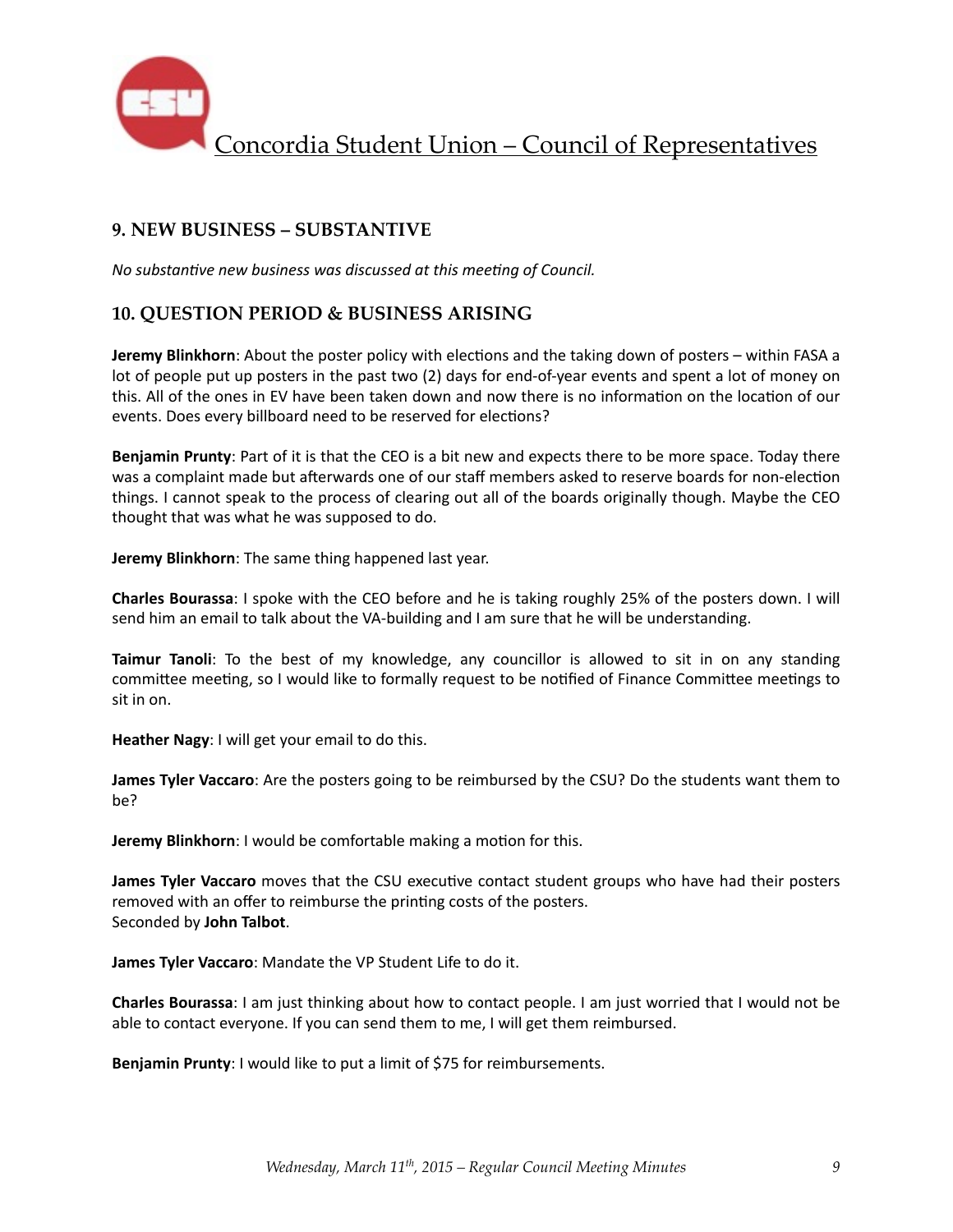

Terry Wilkings moves to amend that the CSU or Charles gets in contact with FASA concerning reimbursements. They are knowledgeable about who was affected. Seconded by **Chloë Williams**. 

*Amendment is adopted via unanimous consent.* 

**Jason Poirier-Lavoie**: Did the motion stipulate that it needs to be substantiated with receipts?

**James Tyler Vaccaro**: It is understood – you cannot get money from the CSU without this.

**Benjamin Prunty:** We will execute this as appropriate.

**Michael Richardson** moves to amend the motion to specify that the reimbursements are for posters which were torn down to make room for CSU material. Seconded by **Jeremy Blinkhorn**. 

**Terry Wilkings**: From my understanding security takes down the posters.

**Jeremy Blinkhorn**: Is the \$75 per poster or per organization?

**Charles Bourassa**: I am just going to make good judgment calls and if someone is sketchy I will just not reimburse them. If someone is being real then I will.

**Benjamin Prunty**: There is a good chance we will just work with a parent organization, not small groups like ASFA for example. We will not just give money to individuals. There will be care taken.

**Scott Carr**: Since we have all of these lovely printers and quality, I amend the motion to stipulate that the CSU offers to make the next batch of posters.

**Charles Bourassa**: I will also make this offer to print posters in-house.

*Amendment is adopted via unanimous consent.* 

**VOTE** In favour: 19 Opposed: 0 Abstentions: 1 (Nicholaos)

*Motion carries.* 

**Michael Richardson**: Do we have any updates in terms of dates Reggie's might open? Has that date been updated since last Council meeting?

**Benjamin Prunty**: I am still hopeful for September.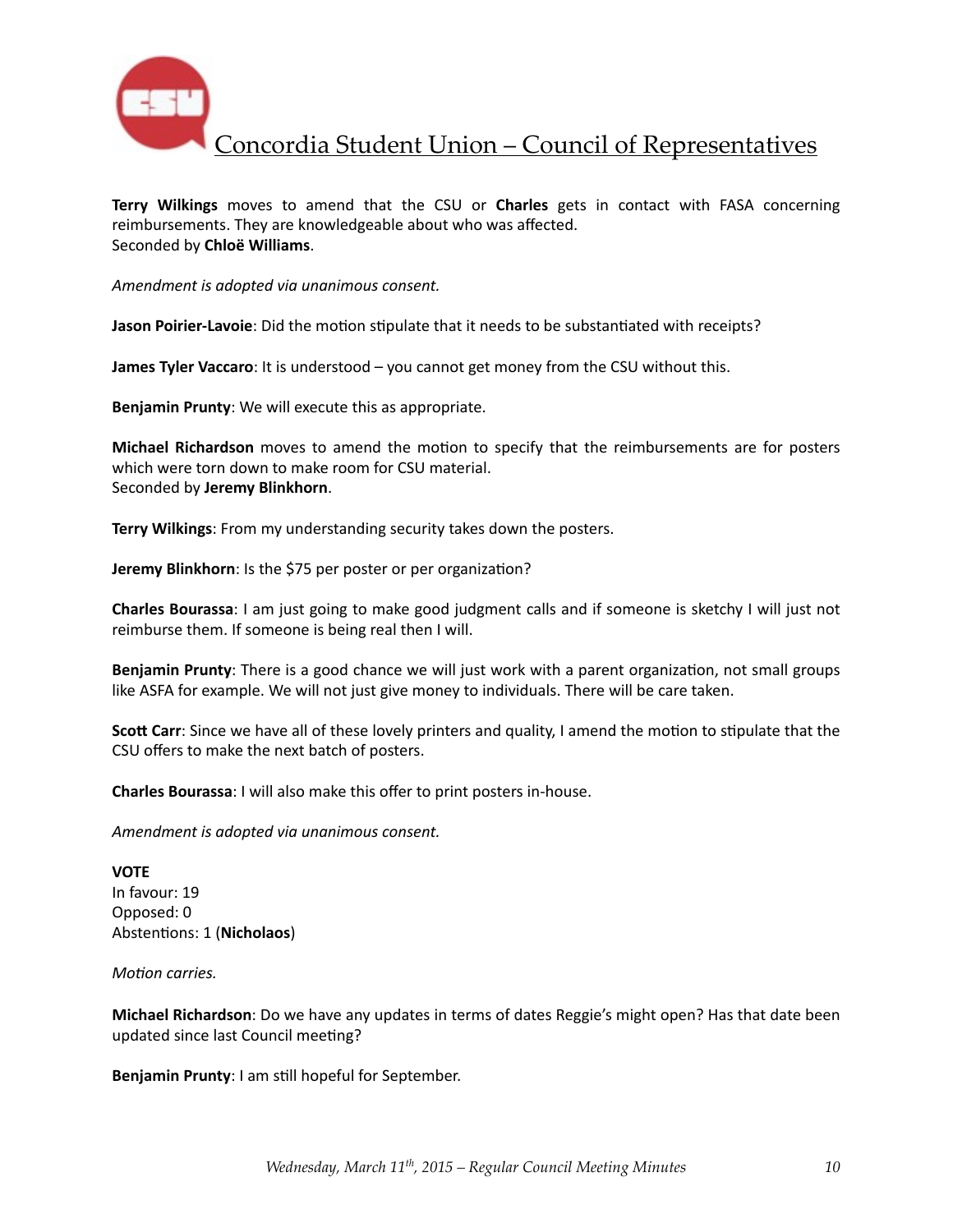

## **11. ANNOUNCEMENTS**

**Rami Yahia**: Today is the third day of Israeli apartheid week and next Monday we will be bringing two Israelis to speak – one soldier and one refusenik coming to Concordia on March 18<sup>th</sup> on the 7<sup>th</sup> floor of the Hall building at 18h00 to discuss the importance of boycotting from within and BDS. Also, there will be a question period open to everyone and you are welcome to learn more and learn the truth. We know from the CEO report that lies have been told.

**James Tyler Vaccaro**: On a considerably less academic note, one representative from ComsGuild asked me to throw out an offer for collaboration for an event called Raging Face. Basically it is a giant alcoholic's dream and takes place at Saint-Sulpice. If student associations have cash they want to contribute, it does not take very much and they can bring students out to drink.

**John Talbot**: I am helping organize it and if any of your networks get involved we can put your names on the back of a shirt. It is worth it and cool.

**Jenna Cocullo**: From March 12<sup>th</sup> to the 19<sup>th</sup> is FIFEQ, which is an ethnographic film festival. It is being held at Concordia, McGill and Université de Montréal.

**John Talbot**: On Saturday, March 14<sup>th</sup> the blocks of films are being shown at Concordia are about territorial exploitation and local resistance, and coping through art. On March  $15<sup>th</sup>$  the theme is "the tension in daily life" and it will be really awesome. It is also free.

**Charles Bourassa**: Vandana Shiva will be speaking at the 2010 Center and we are looking for volunteers for doing crowd control and handing out flyers. It is free and the help would be appreciated.

**John Talbot**: There is a conference coming up through SASU and the sociology graduate students called "Hope, Freedom and Responsibility". It runs from March 19<sup>th</sup> to the 21<sup>st</sup> and the honours students will be presenting their theses. Charmaine A. Nelson and Ph.D researchers will be presenting. There will be wine and cheese as well.

**Jason Poirier-Lavoie**: My fraternity TKE is having a glow in the dark party at Lux Lounge. It is \$50 at door with a drink on the way in.

Lucy Marshall-Kiparissis: Although the schedule is not out yet, on March 21<sup>st</sup> and 22<sup>nd</sup>, through QPRIG McGill and Concordia's Study in Action, there will be a conference with papers and presentations on social justice issues.

**Scott Carr**: Congratulations to Michael for winning gold at the John Molson Undergraduate Case Competition (JMUCC). There were twenty (20) from schools across the world there and JMSB won first.

**Nicholaos Mouzourakis**: I would like to congratulate him as well for winning the "CEO For a Day" challenge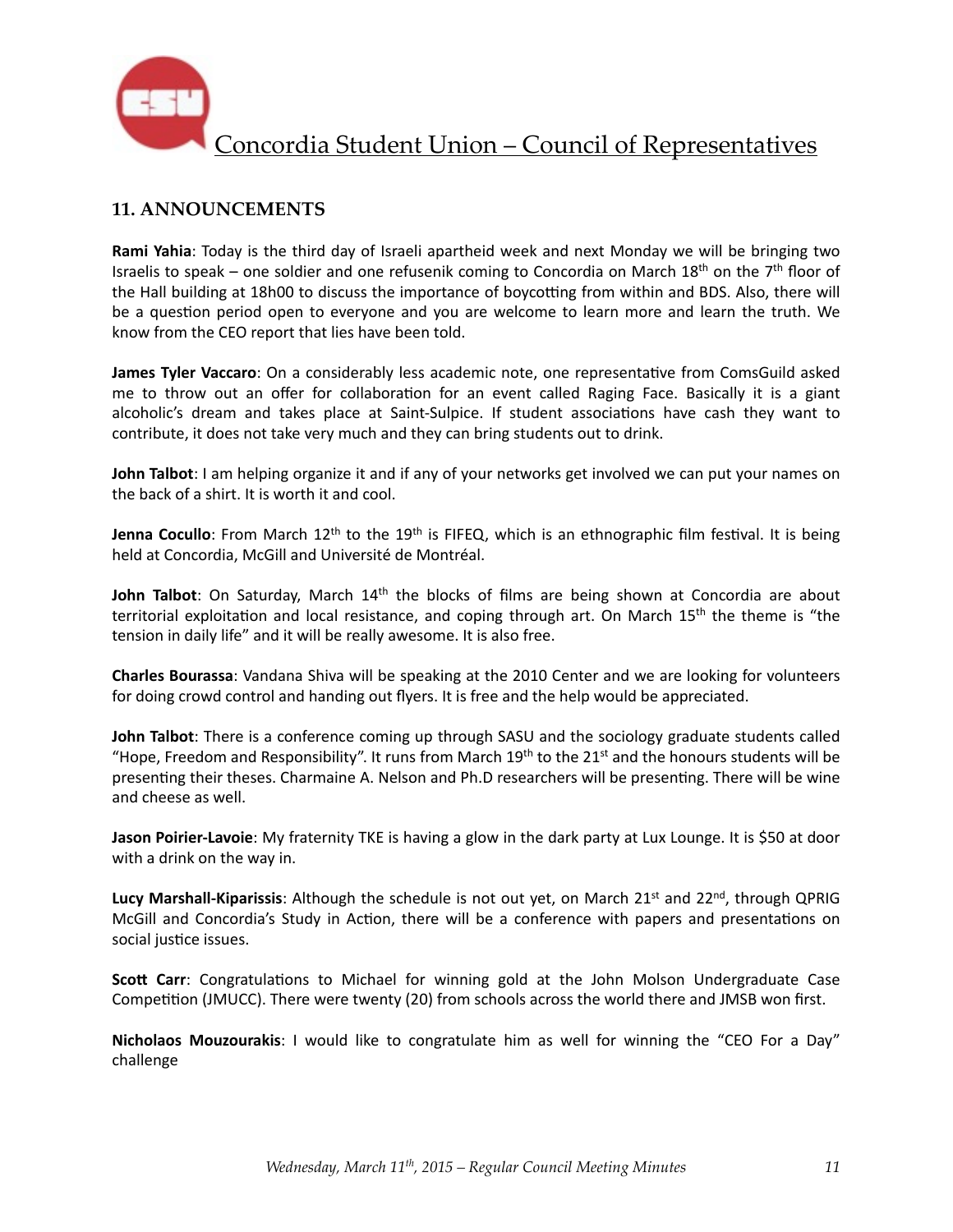

James Tyler Vaccaro: Congratulations to this Council on being very nice and chill and relaxed during an election campaign, because historically they are horrendous.

## **12. ADJOURNMENT**

**Marcus Peters** moves to adjourn. Seconded by **Lucinda Marshall-Kiparissis**. 

**VOTE** In favour: 19 Opposed: 0 Abstentions: 1

*Motion carries.* 

*Meeting is adjourned at 19h39.*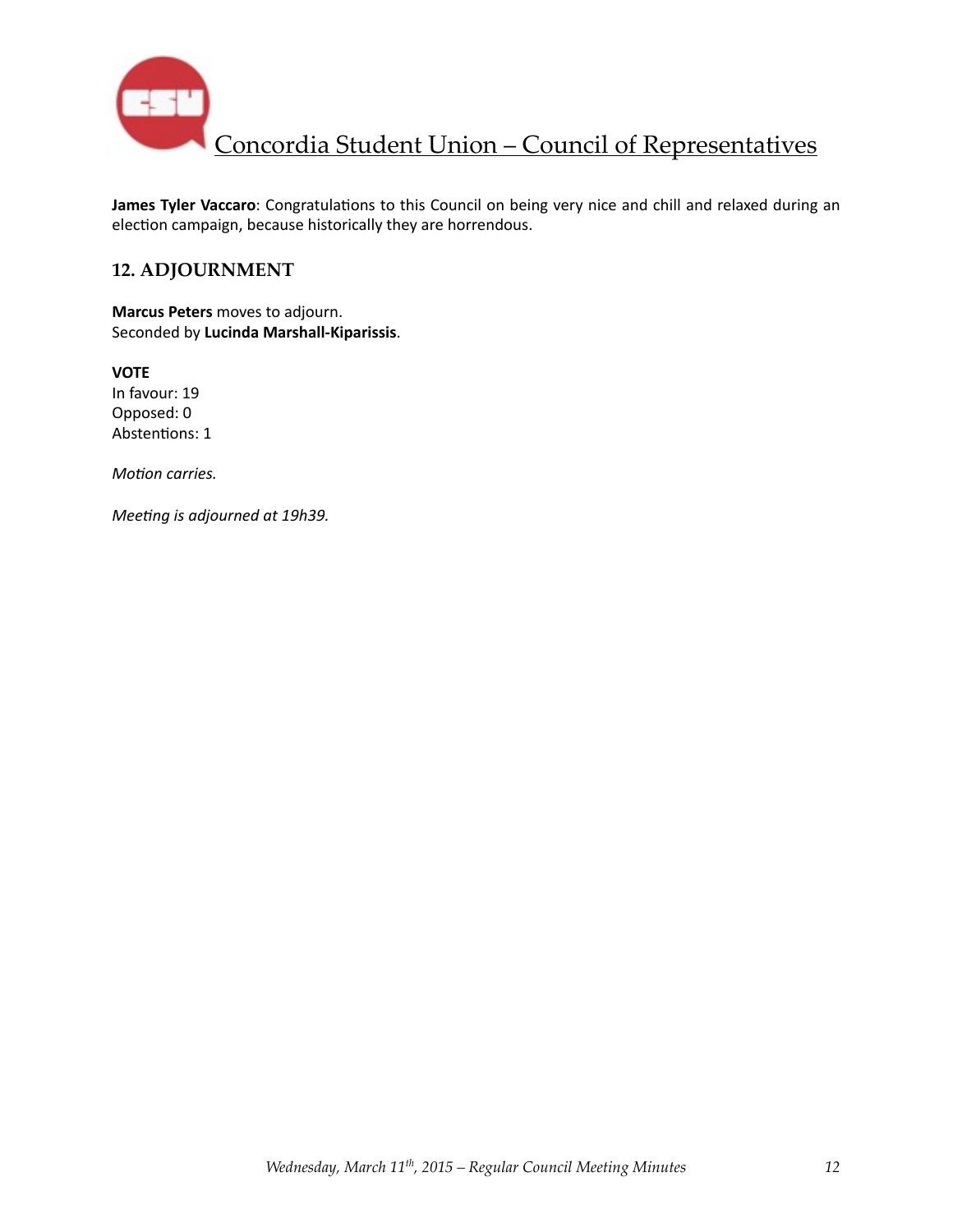

# **CSU Special Council Meeting** Wednesday, March 11<sup>th</sup>, 2015 **VA-245, 18h30, S.G.W Campus**

## **Summary of Motions Carried**

## **2. ROLL CALL**

A motion was carried to excuse Anthony Garoufalis-Auger's absence.

*– Benjamin Prunty (Terry Wilkings)*

A motion was carried to excuse Katherine Bellini's absence.

*– Michael Richardson (Terry Wilkings)*

A motion was carried to excuse Faddy Kamel's absence.

*– James Tyler Vaccaro (Michael Richardson)*

A motion was carried to excuse Marie Brière de la Hosseraye's absence.

 $-$  Gemma Acco (Matthew Palynchuk)

A motion was carried to retroactively excuse Michael Richardson's absence from the Regular Council meeting held on February  $11<sup>th</sup>$ , 2015.

*– Michael Richardson (Nicholaos Mouzourakis)*

A motion was carried to retroactively excuse Taimur Tanoli's absence from the Regular Council meeting held on February 11<sup>th</sup>, 2015.

*– Taimur Tanoli (Gemma Acco)*

## **6. APPOINTMENTS**

### **a) Loyola Commi\_ee**

*Following a vote by roll call, Jenna Cocullo is appointed to the Loyola Committee.* 

## **8. NEW BUSINESS – INFORMATIONAL**

## **d) Daycare Project Coordinator**

A motion was carried to approve the expense of \$2 300 (before taxes), to be used with the purpose of hiring a project coordinator for the daycare initiative, to be taken out of the SSAELC fund.

*– Terry Wilkings (Marcus Peters)*